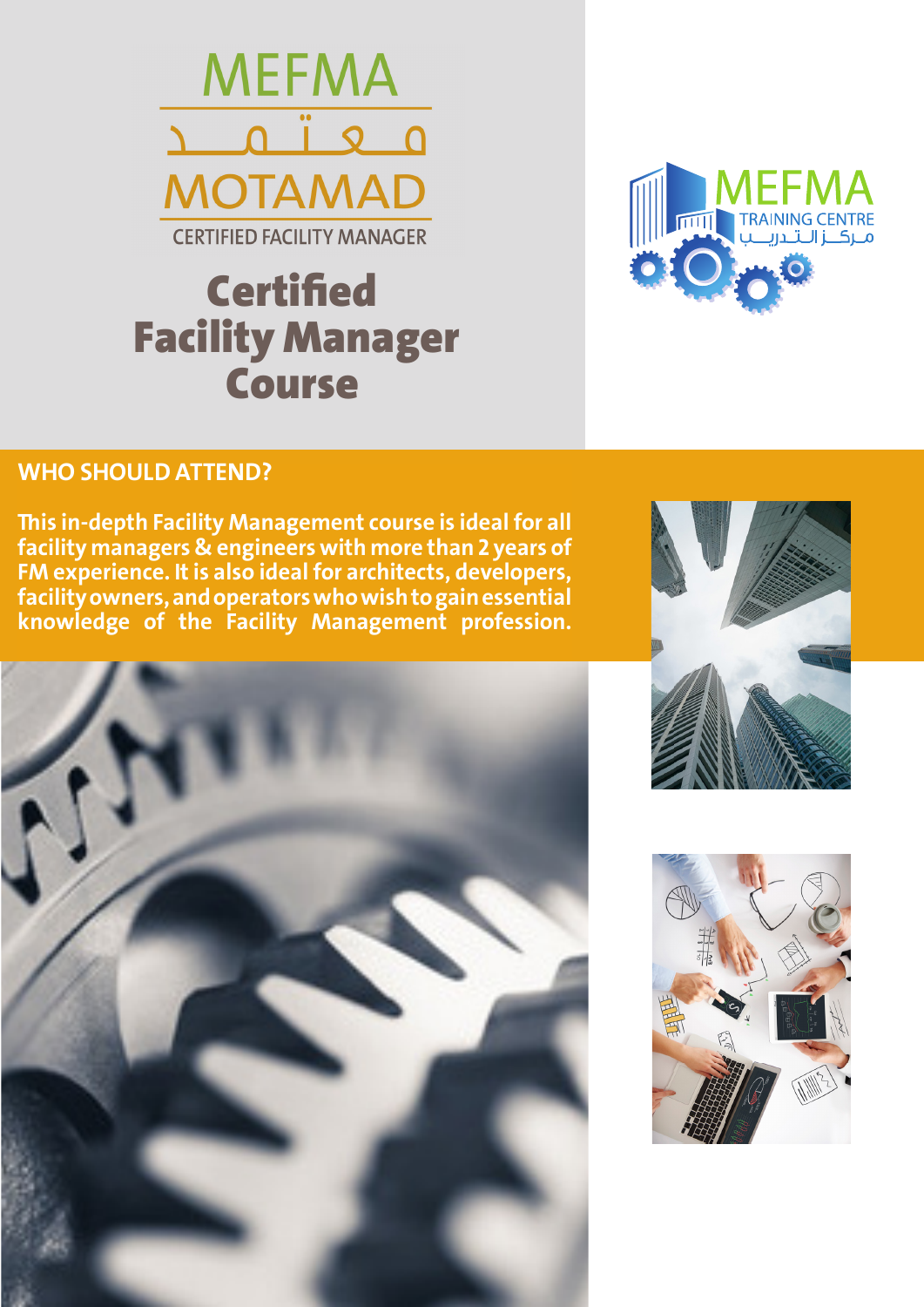|         | <b>Module Topics</b>            |
|---------|---------------------------------|
| Topic 1 | What is FM?                     |
| Topic 2 | Trends in FM                    |
| Topic 3 | Professionalism & Globalization |
| Topic 4 | <b>Motamad Modules</b>          |

## **Module 1** Operations & Maintenance

|         | <b>Module Topics</b>                |
|---------|-------------------------------------|
| Topic 1 | Introduction to O&M                 |
| Topic 2 | Asset Management                    |
| Topic 3 | Managing Maintenance                |
| Topic 4 | <b>Facility Management Software</b> |
| Topic 5 | <b>Managing Services</b>            |
| Topic 6 | <b>Specifying Services</b>          |
| Topic 7 | <b>Selecting Providers</b>          |
| Topic 8 | Performance Management              |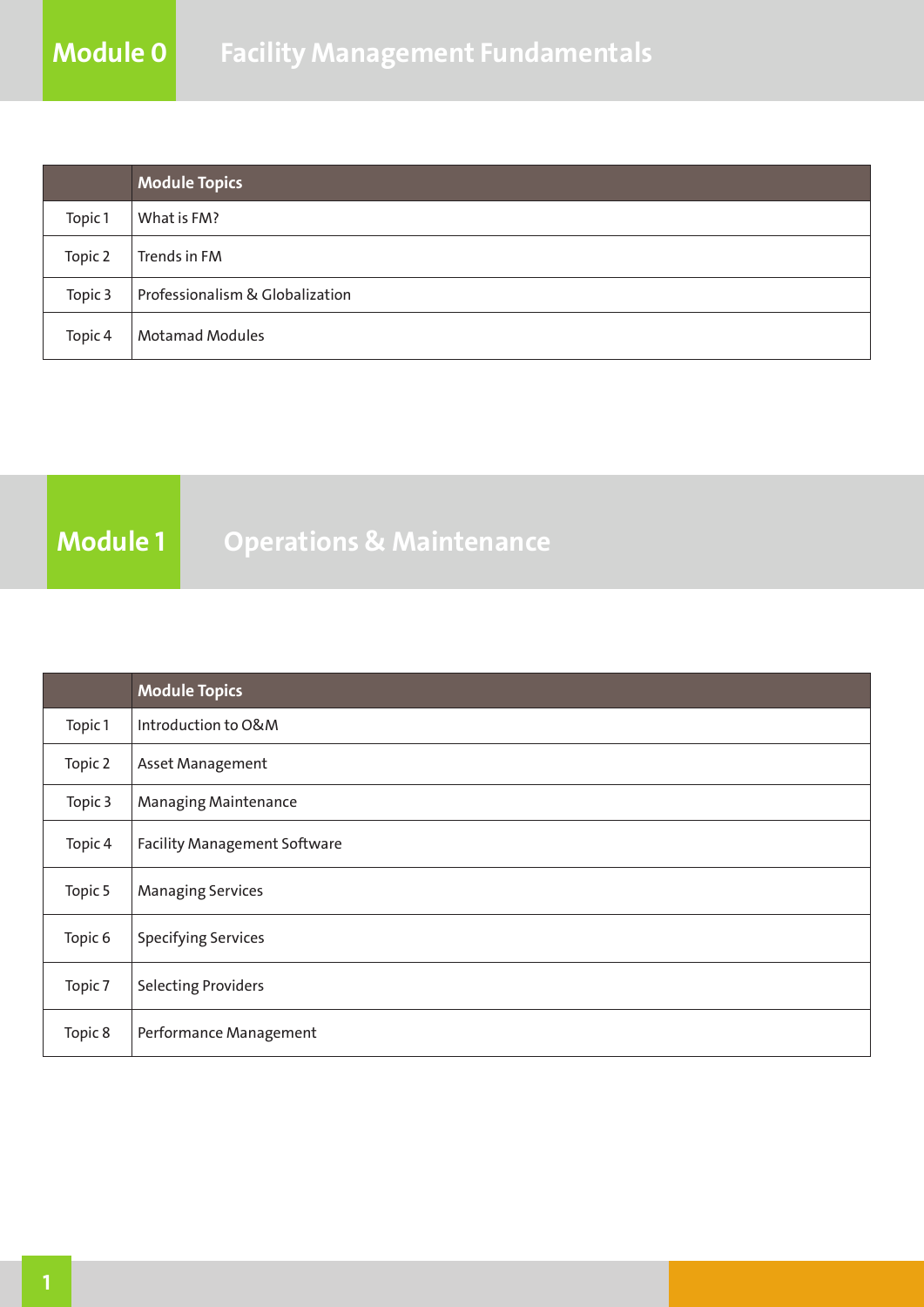|         | <b>Module Topics</b>              |
|---------|-----------------------------------|
| Topic 1 | Introduction                      |
| Topic 2 | <b>Project Management Process</b> |
| Topic 3 | Concept                           |
| Topic 4 | Planning                          |
| Topic 5 | Execution                         |
| Topic 6 | Termination                       |

**Module 3 Finance & Business**

|          | <b>Module Topics</b>        |  |
|----------|-----------------------------|--|
| Topic 1  | Introduction                |  |
| Topic 2  | <b>Finance Fundamentals</b> |  |
| Topic 3  | <b>Budgeting</b>            |  |
| Topic 4  | Managing Value              |  |
| Topic 5  | Lifecycle Analysis          |  |
| Topic 6  | <b>Procuring Services</b>   |  |
| Topic 7  | Contracts                   |  |
| Topic 8  | Communications              |  |
| Topic 9  | <b>Business Cases</b>       |  |
| Topic 10 | <b>Business Continuity</b>  |  |